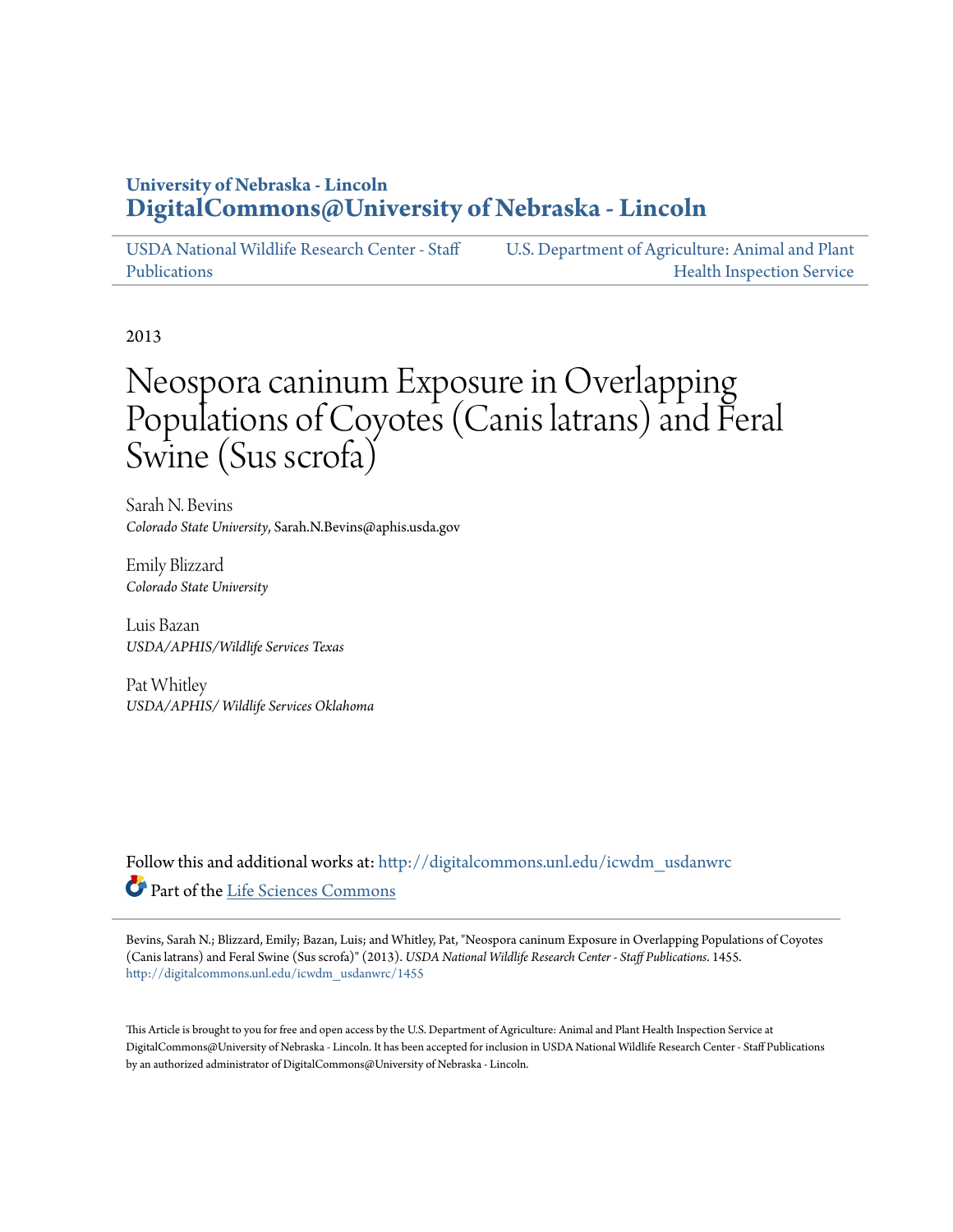## Neospora caninum Exposure in Overlapping Populations of Coyotes (Canis latrans) and Feral Swine (Sus scrofa)

Sarah Bevins,<sup>1,4</sup> Emily Blizzard,<sup>1</sup> Luis Bazan,<sup>2</sup> and Pat Whitley<sup>3</sup> <sup>1</sup>Department of Biomedical Sciences, Colorado State University and USDA/APHIS National Wildlife Research Center, 4101 Laporte Ave., Fort Collins, Colorado 80521, USA; <sup>2</sup>USDA/APHIS/Wildlife Services Texas, San Antonio, Texas 78269, USA; <sup>3</sup>USDA/APHIS/ Wildlife Services Oklahoma, Durant, Oklahoma 74701, USA; <sup>4</sup>Corresponding author (email: Sarah.Bevins@ colostate.edu)

ABSTRACT: Limited information exists on Neospora caninum transmission dynamics in wildlife. This coccidian parasite, whose presence can lead to substantial economic losses in cattle operations, requires a canid definitive host for reproduction. We examined exposure in a definitive host, coyotes (Canis latrans), and in overlapping populations of feral swine (Sus scrofa) to determine if spatial proximity between a definitive and incidental host influences the likelihood of parasite exposure. Eighteen percent of coyotes (95% confidence interval  $\text{[CI]} = 14.2-21.8$  and  $15.8\%$  of feral swine  $(95\% \text{ CI} = 12.5 - 19.2)$  had been exposed to N. caninum, and this is the first report of exposure in US feral swine populations. Analyses suggest that the parasite is present throughout the environment and that exposure is not temporally or spatially linked to antibody-positive coyotes. Antibody-positive feral swine were found in an area where the only definitive host is domestic dogs (Canis familiaris), indicating that wild canids are not required to maintain the parasite in the environment.

Key words: Canine, coccidian, feral swine, Neospora, surveillance.

Neospora caninum is a coccidian parasite that produces environmentally resistant, infective oocysts that are passed through the digestive system of definitive hosts as part of a complex reproductive cycle. The only definitive hosts for N. caninum identified to date are canids, including coyotes (Canis latrans; Gondim et al., 2004), domestic dogs (Canis familiaris; Dubey et al., 1988b), and wolves (Canis lupus; Dubey et al., 2011). Neospora caninum was only first recognized as a separate parasite from Toxoplasma gondii in 1988 (Dubey et al., 1988a) and the list of canid definitive hosts will likely increase.

Serologic surveys suggest that a large number of domestic and wild mammals are exposed to N. caninum (Dubey and Schares, 2011), but the parasite has been successfully isolated from only a few species. The primary interest in this organism stems from it being a primary cause of abortion in dairy and beef cattle (Anderson et al., 1991). Transmission in cattle is primarily vertical, with infected females passing the infection to calves. Epidemic outbreaks have been documented where  $>50\%$  of dairy cows in a herd abort within several weeks of each other, but recrudescence is unpredictable in infected adult cows, which generally exhibit no clinical signs. Economic impacts associated with N. caninum are substantial, with annual losses in individual US states approaching tens of millions of dollars (Trees et al., 1999; Larson et al., 2004). In addition to cattle, N. caninum can cause clinical disease in dogs, sheep, and goats (Dubey and Schares, 2011). To understand N. caninum presence in the environment better, blood samples from coyotes, a definitive host, and feral swine, an invasive species that is expanding its range and abundance, were screened for N. caninum antibodies.

A majority of samples were opportunistically collected in conjunction with work conducted by United State Department of Agriculture (USDA)/Animal Plant Health Inspection Agency (APHIS)/Wildlife Services (WS). Samples were collected from 2009 through 2011, in cooperation with state and other federal agencies, from the southwestern and south central United States (Fig. 1). This region was preferentially targeted because of overlapping populations of both species. Sample selection was refined by focusing on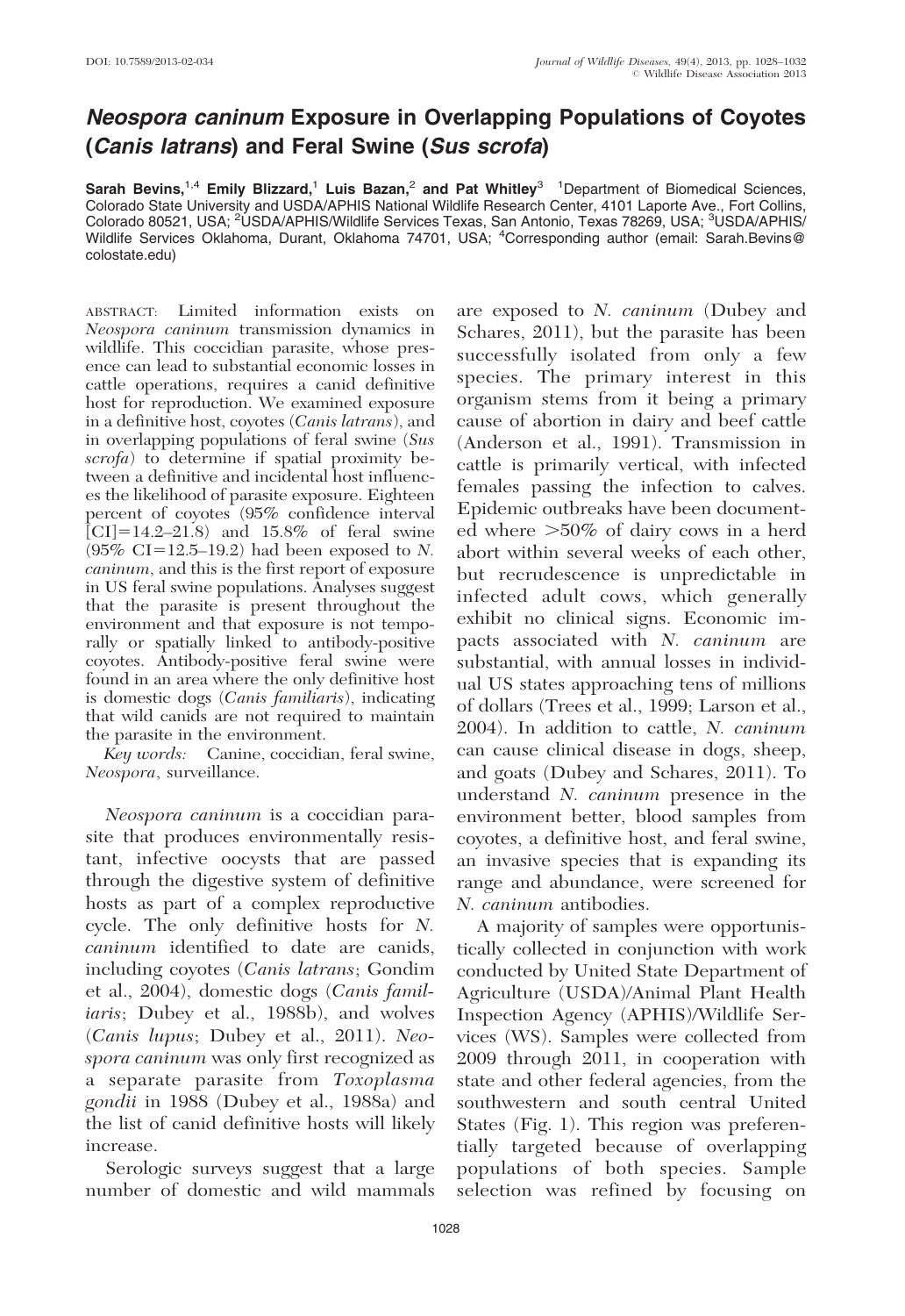

FIGURE 1. Sample locations for 71 Neospora caninum-positive coyotes and 74 N. caninum-positive feral swine in Oklahoma, New Mexico, and Texas, 2009–2011.

counties where coyotes and feral swine had been concurrently sampled. For coyotes, blood was collected on Nobuto (Advantec MFS, Dublin, California, USA) filter paper and stored at  $-20$  C in the National Wildlife Disease Program Nobuto Sample Archive, at the USDA/ APHIS/WS/National Wildlife Research Center in Fort Collins, Colorado, USA. For feral swine, blood was collected in ethylenediaminetetraacetic acid or serum separating tubes, processed according to protocol (Pedersen, 2012), and stored at  $-80$  C in the Feral Swine Serum Archive at the NWDP.

Blood samples collected from coyotes on filter paper were eluted with phosphate-buffered saline with the use of previously reported protocols, resulting in a 1:10 sample dilution (Dusek et al., 2011). Samples were screened with the use of a commercially available N. caninum enzyme-linked immunosorbent assay  $(ELISA, Biovet<sup>®</sup>, Saint-Hyacin the, Quebec,$ Canada), validated for use in multiple canine species, including coyotes (Wapenaar et al., 2007), at the manufacturer's suggested 1:10 sample dilution. Feral swine sera were tested with the use of a commercially available competitive ELISA for N. caninum (VMRD, Inc., Pullman, Washington, USA) that has been extensively used in multiple species, including S. scrofa, because of high specificity and sensitivity, as well as the low cross-reactivity to closely related parasites (Haddad et al., 2005; Almería et al., 2007). All samples, positive controls, and negative controls were run in duplicate according to manufacturer's instructions. For both assays, the optical density sample-to-control ratio positive cutoff was  $\geq 0.30$ .

Data were mapped using ArcMap, v.10 (ESRI, Redlands, California, USA). Mean antibody prevalence and 95% confidence limits were determined with the use of a binomial distribution for prevalence in both species. Separate logistic regression analyses were also run (SAS, v.9.2, Cary, North Carolina, USA) for each species in order to determine pathogen associated risk in relation to animal sex, age (adult, subadult), and their interaction. Both variables are known to impact parasite exposure risk (Wouda et al., 1999). In addition, we ran a bivariate K-function analysis in program R with the use of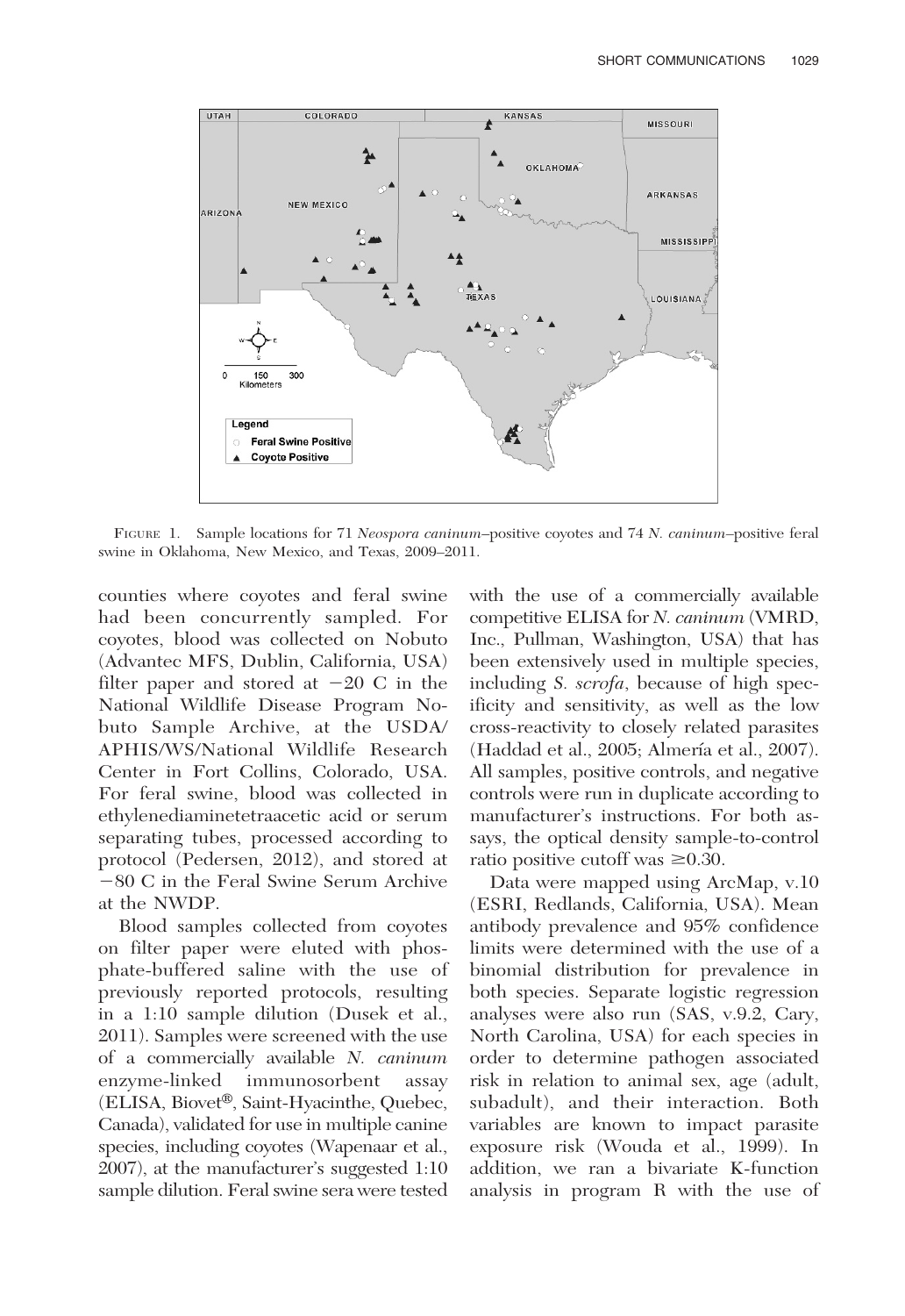| <b>Species</b>                  | Variable | Category | Prevalence $(\% )$ | $95\%$ CI       |
|---------------------------------|----------|----------|--------------------|-----------------|
| Coyote ( <i>Canis latrans</i> ) | Age      | Adult    | 17.4               | $13.30 - 21.43$ |
|                                 |          | Subadult | 22                 | 11.13-33.31     |
|                                 | Sex      | Female   | 18.7               | 13.23-24.27     |
|                                 |          | Male     | 17.4               | 11.98-22.76     |
| Feral swine (Sus scrofa)        | Age      | Adult    | 19.3               | 14.81-23.72     |
|                                 |          | Subadult | 9.6                | 5.15–14.13      |
|                                 | Sex      | Female   | 19.3               | $14.4 - 24.14$  |
|                                 |          | Male     | 11.7               | $7.40 - 16.06$  |

TABLE 1. Mean Neospora caninum antibody prevalence and 95% confidence intervals (CI) in coyotes and feral swine from the southwest and south central United States, 2009–2011.

spatstat (Baddeley and Turner, 2005) to determine the degree of clustering between positive definitive hosts and positive swine.

Samples from 394 coyotes and 467 feral swine were screened for N. caninum antibodies (Table 1). In total, 334 of the coyotes sampled were adults and 54 were subadults. Feral swine samples consisted of 301 adults and 166 subadults. Sampling of males and females was roughly equal, with 192 female and 190 male coyotes sampled, and 254 female and 213 male feral swine sampled. Both species showed exposure to N. caninum across Oklahoma, New Mexico, and Texas (Fig. 1). Overall, 18% of coyotes  $(95\% \text{ CI} = 14.2 - 21.8)$  and 15.8% of feral swine  $(95\% \text{ CI} = 12.5-$ 19.2) had been exposed to the parasite (Table 1). The mean inhibition for positive feral swine was  $41.8\%$  (SD=14.0); the mean optical density sample ratio for positive coyotes  $44.6$  (SD=16.9). Positive control means were  $56.4$  (SD=7.6) and  $1.0$  (SD=0.0), respectively, for feral swine and coyotes.

Logistic regression revealed different parasite exposure patterns for the two species. For coyotes, neither sex, age, nor their interaction were significant predictors of N. caninum exposure; however, age  $(F=6.26, P=0.01)$  and sex  $(F=3.8,$  $P=0.04$ ) were significant in feral swine. The sex-by-age interaction was not significant. Female feral swine were more likely to be infected than males  $(\chi^2=3.86,$  $P=0.49$ ; odds ratio  $[OR]=1.69$ , 95%

 $CI=1.001-2.865$ ) and adults were more likely to be infected than younger animals  $(\chi^2 = 6.25, P = 0.01; OR = 2.1, 95\% CI =$ 1.17–3.85). Results from the bivariate-K spatial analyses revealed that positive feral swine did not tend to cluster with positive coyotes.

We examined *N. caninum* exposure in a definitive host, coyotes, and in overlapping populations of feral swine. The absence of differences in N. *caninum* antibody prevalence between coyote age classes or sexes suggests that exposure to the parasite is ubiquitous. As a definitive host (Gondim et al., 2004), coyotes are likely exposed through multiple routes of infection, including environmental contamination and ingestion of infected prey. This is supported by our finding of exposure in both adult animals and younger animals, with the latter possibly being exposed in denning sites.

Conversely, feral swine showed significant differences in antibody prevalence in relation to both age and sex. The higher prevalence in adult animals may be indicative of an increased chance for exposure over time through rooting behaviors. It is also possible that adult animals are more likely to eat an intermediate host (Barrett, 1978). A higher N. caninum antibody prevalence in female feral swine may reflect different behaviors that impact exposure risk; female domestic dogs have been found to have higher prevalence than males, possibly because of higher recrudescence rates associated with reproduction (Wouda et al., 1999).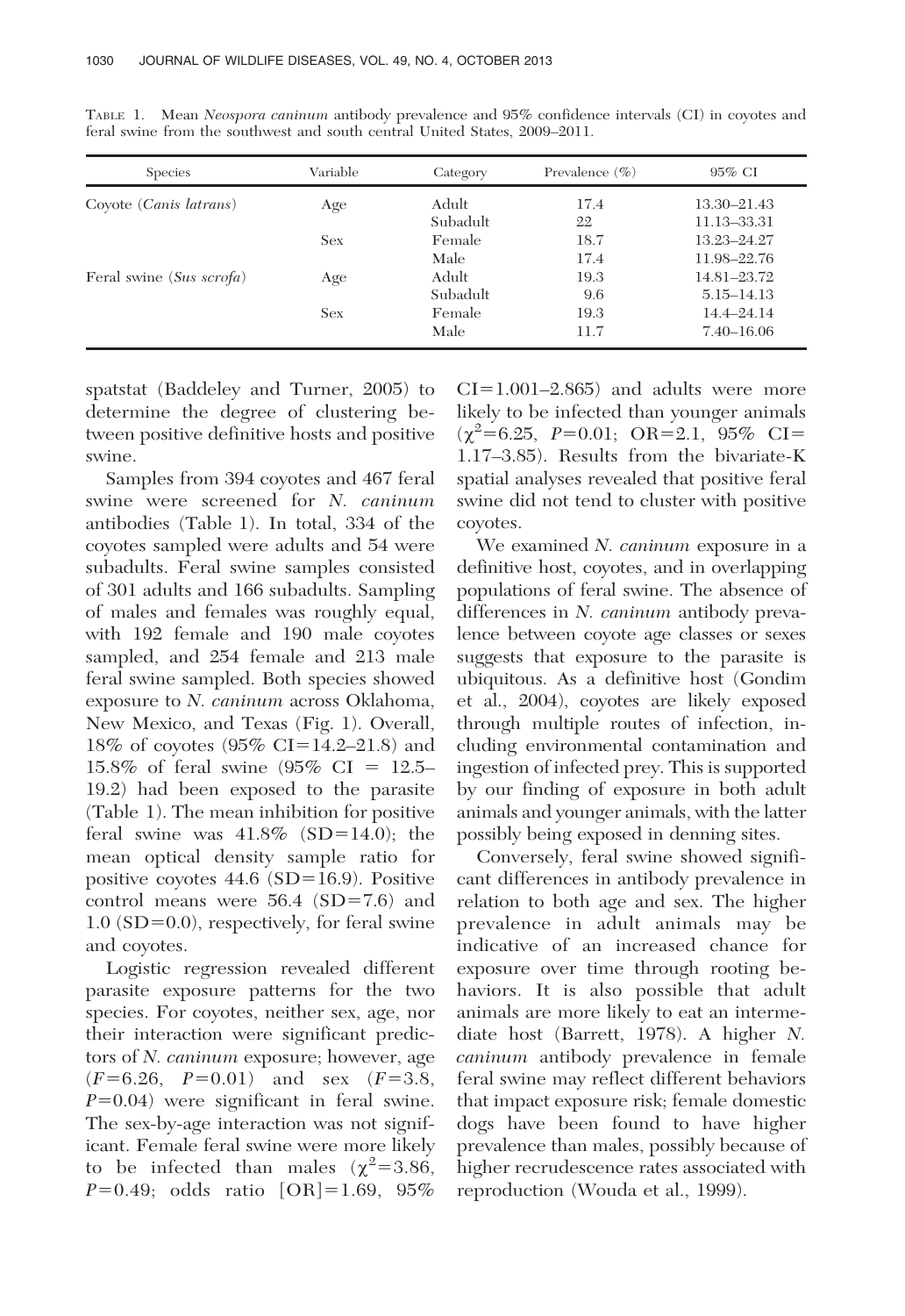Positive feral swine did not cluster spatially or temporally with positive coyotes. This is not surprising, because N. caninum is a coccidian parasite, which typically has infectious oocysts that persist in the environment for long periods of time once shed from the definitive host. There are multiple canid species in New Mexico, Texas, and Oklahoma, and they move across large spatial scales, so oocysts are likely widespread in the environment, leading to exposure in a wide range of species. Coyotes, domestic dogs, and other canids could all contribute to the parasite load in the environment (Dubey and Schares, 2011); however, previous research has not definitively linked exposure in cattle to either domestic dogs or coyotes (Barling et al., 2000, 2001). As a corollary to this study, feral swine samples collected in Hawaii revealed N. caninum exposure on all three islands tested—Hawaii, Oahu, and Kauai—with antibody prevalences of 24.1% (95% CI=13.9–37.2), 33.3% (95% CI=18–51.8), and 45.4% (95% CI=28.1– 63.6), respectively (Bevins, unpublished). There are no native canids on Hawaii, with the only known source of infection being domestic dogs.

We have presented evidence of widespread N. caninum exposure in a definitive host species across a large spatial scale and provided the first reports of N. caninum exposure in US populations of feral swine, whose exposure may be indicative of cattle infection risk. This rapidly expanding invasive species is a potential sentinel for many infectious diseases, because of their presence in a range of habitats and their generalist diet. The analysis revealed different levels of exposure in each species, and spatial clustering analyses suggest that the parasite is present across the landscape. Much is still unknown about this disease system, and additional studies are required to understand exposure risk in livestock better.

We thank the many wildlife disease biologists in the field who make this research possible, including Brian Mesenbrink and the USDA/APHIS/WS offices in Hawaii, Oklahoma, Texas, and New Mexico that contributed samples used in this study. Mention of trade names or commercial products is solely for the purpose of providing specific information and does not imply recommendation or endorsement by the US Department of Agriculture.

## LITERATURE CITED

- Almería S, Vidal D, Ferrer D, Pabón M, Fernándezde-Mera MIG, Ruiz-Fons F, Alzaga V, Marco I, Calvete C, Lavin S, et al. 2007. Seroprevalence of Neospora caninum in non-carnivorous wildlife from Spain. Vet Parasitol 143:21–28.
- Anderson ML, Blanchard PC, Barr BC, Dubey JP, Hoffman RL, Conrad PA. 1991. Neospora-like protozoan infection as a major cause of abortion in California dairy cattle. J Am Vet Med Assoc 198:241–244.
- Baddeley A, Turner R. 2005. Spatstat: An R package for analyzing spatial point patterns.
- Barling KS, Sherman M, Peterson MJ, Thompson JA, McNeill JW, Craig TM, Adams LG. 2000. Spatial associations among density of cattle, abundance of wild canids, and seroprevalence to Neospora caninum in a population of beef calves. J Am Vet Med Assoc 217:1361–1365.
- Barling KS, McNeill JW, Paschal JC, McCollum FT, III, Craig TM, Adams LG, Thompson JA. 2001. Ranch-management factors associated with antibody seropositivity for Neospora caninum in consignments of beef calves in Texas, USA. Prev Vet Med 52:53–61.
- Barrett RH. 1978. The feral hog on the Rye Creek Ranch, California. Hilgardia 46:283–355.
- Dubey JP, Schares G. 2011. Neosporosis in animals— The last five years. Vet Parasitol 180:90–108.
- Dubey JP, Carpenter JL, Speer CA, Topper MJ, Uggla A. 1988a. Newly recognized fatal protozoan disease of dogs. J Am Vet Med Assoc 192:1269–1285.
- Dubey JP, Hattel AL, Lindsay DS, Topper MJ. 1988b. Neonatal Neospora caninum infection in dogs—Isolation of the causative agent and experimental transmission J Am Vet Med Assoc, 193:1259–1263.
- Dubey JP, Jenkins MC, Rajendran C, Miska K, Ferreira LR, Martins J, Kwok OCH, Choudhary S. 2011. Gray wolf (Canis lupus) is a natural definitive host for Neospora caninum. Vet Parasitol 181:382–387.
- Dusek RJ, Hall JS, Nashold SW, TeSlaa JL, Ip HS. 2011. Evaluation of nobuto filter paper strips for the detection of avian influenza virus antibody in waterfowl. Avian Dis 55:674–676.
- Gondim LFP, McAllister MM, Pitt WC, Zemlicka DE. 2004. Coyotes (Canis latrans) are definitive